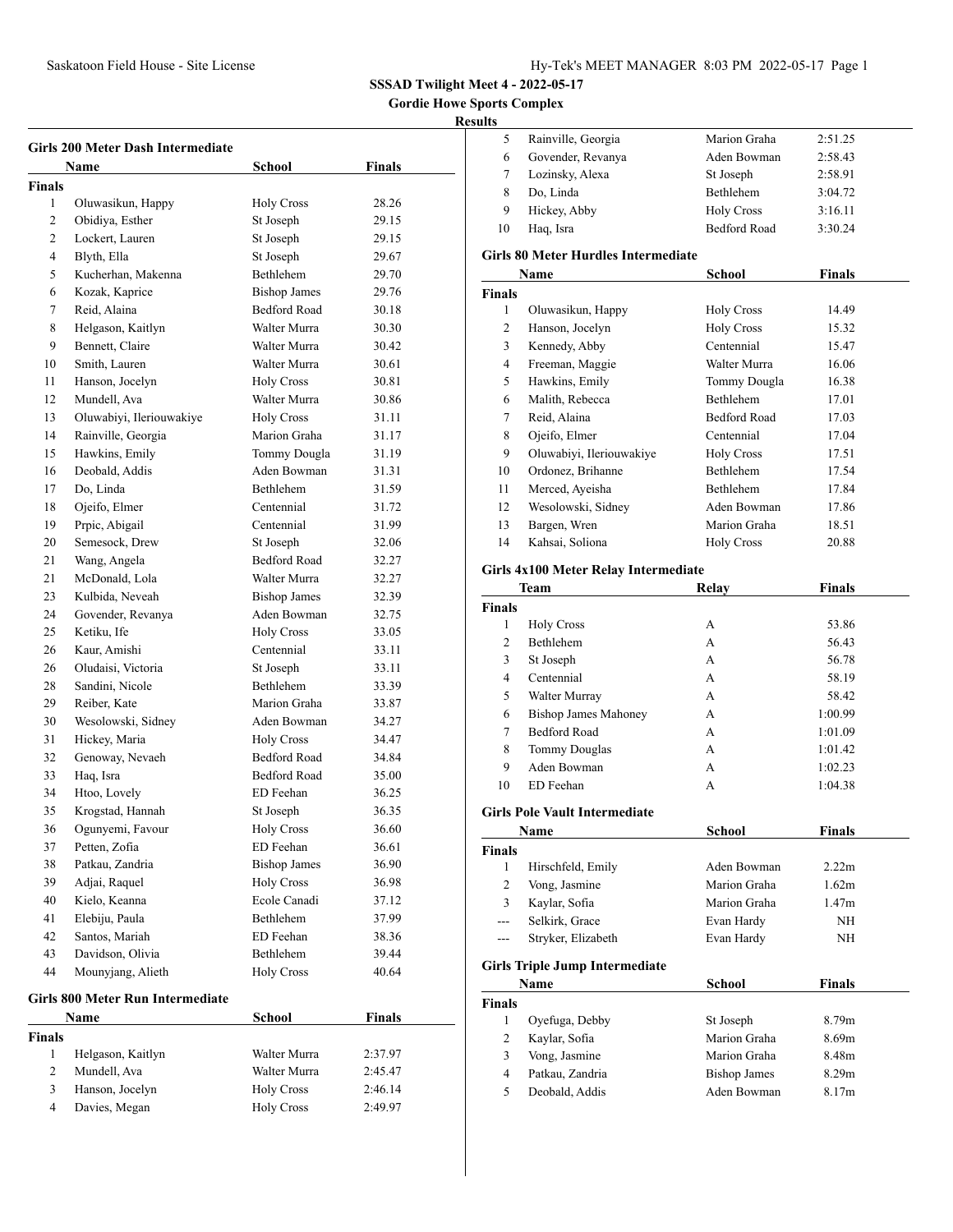**Gordie Howe Sports Complex**

# **Results**

|                | Finals  (Girls Triple Jump Intermediate) |                            |                   |  |
|----------------|------------------------------------------|----------------------------|-------------------|--|
|                | Name                                     | School                     | Finals            |  |
| 6              | Rainville, Georgia                       | Marion Graha               | 7.88m             |  |
| 7              | Govender, Revanya                        | Aden Bowman                | 7.04m             |  |
| 8              | Lyons, Elizabeth                         | Tommy Dougla               | 6.87 <sub>m</sub> |  |
| 9              | Tahrry, Madina                           | Mount Royal Coll           | 6.83 <sub>m</sub> |  |
| 10             | Merideth, Maddi                          | Aden Bowman                | 6.04 <sub>m</sub> |  |
|                | <b>Girls 200 Meter Dash Junior</b>       |                            |                   |  |
|                | Name                                     | School                     | Finals            |  |
| <b>Finals</b>  |                                          |                            |                   |  |
| 1              | Wilson, Olivia                           | St Joseph                  | 28.39             |  |
| 2              | Morog, Zuzana                            | Walter Murra               | 29.85             |  |
| 3              | Okezie-Enyioma, Nesochi                  | <b>Holy Cross</b>          | 29.98             |  |
| 4              | Halabura, Payton                         | <b>Holy Cross</b>          | 30.29             |  |
| 5              | Das, Jasmine                             | <b>Holy Cross</b>          | 30.34             |  |
| 6              | Zary, Alyssa                             | Evan Hardy                 | 30.72             |  |
| 7              | Finley, Sarah                            | Walter Murra               | 30.82             |  |
| 8              | Baier, Joy                               | <b>Holy Cross</b>          | 30.92             |  |
| 9              | Graham, Sophie                           | Centennial                 | 30.98             |  |
| 10             | Vaz, Layla                               | Walter Murra               | 31.03             |  |
| 11             | Colborne, Julia                          | Walter Murra               | 31.84             |  |
| 12             | Prytula, Chloe                           | Mount Royal Coll           | 32.02             |  |
| 13             | Gavin, Jaylah                            | <b>Bethlehem</b>           | 32.03             |  |
| 14             | Cherkas, Sophie                          | <b>Holy Cross</b>          | 32.22             |  |
| 15             | Clarke, Sadie                            | <b>Holy Cross</b>          | 32.27             |  |
| 16             | Girard, Ava                              | <b>Bishop James</b>        | 32.41             |  |
| 17             | Tosh, Megan                              | Centennial                 | 32.42             |  |
| 18             | Irakoze, Irene                           | <b>Holy Cross</b>          | 32.49             |  |
| 19             | Luu, Faith                               | Evan Hardy                 | 32.61             |  |
| 20             | Hrycuik, Sophia                          | Centennial                 | 32.98             |  |
| 21             | Sparks, Messa                            | Centennial                 | 33.09             |  |
| 22             | Do, Lena                                 | Bethlehem                  | 33.26             |  |
| 23             | Mak, Janice                              | Bethlehem                  | 33.28             |  |
| 24             | Strawson, Cecilia                        | Centennial                 | 33.60             |  |
| 25             | Kochanski, Anna                          | <b>Holy Cross</b>          | 33.73             |  |
| 26             | Bath, Adelaide                           | Aden Bowman                | 33.87             |  |
| 27             | McGregor, Moya                           | Centennial                 | 34.54             |  |
| 28             | Struhar, Charlie                         | Mount Royal Coll           | 35.11             |  |
|                | Crowder, Emma                            |                            |                   |  |
| 29<br>30       | Hassan, Mahrukh                          | Evan Hardy<br>Bedford Road | 35.60             |  |
|                |                                          |                            | 35.70             |  |
| 31             | Podhorodeski, Olivia                     | <b>Holy Cross</b>          | 36.52             |  |
| 32             | Sandhu, Gurseerat                        | <b>Bedford Road</b>        | 36.93             |  |
| 33             | Yang, Jilliam                            | Centennial                 | 38.97             |  |
|                | <b>Girls 800 Meter Run Junior</b>        |                            |                   |  |
|                | Name                                     | School                     | <b>Finals</b>     |  |
| <b>Finals</b>  |                                          |                            |                   |  |
| 1              | Yuzdepski, Annika                        | Walter Murra               | 2:28.80           |  |
| 2              | Hilderman, Caley                         | Marion Graha               | 2:32.10           |  |
| 3              | Beveridge-Warrick, Annie                 | Aden Bowman                | 2:32.37           |  |
| $\overline{4}$ | Morog, Zuzana                            | Walter Murra               | 2:35.86           |  |
| 5              | Maier, Amelia                            | Centennial                 | 2:53.98           |  |
| 6              | Codling, Jayda                           | <b>Holy Cross</b>          | 2:55.90           |  |
| 7              | Prokop, Charli                           | St Joseph                  | 3:02.75           |  |
| 8              | Strawson, Cecilia                        | Centennial                 | 3:11.67           |  |
|                |                                          |                            |                   |  |

| 9              | Norval. Nicola                        | <b>Holy Cross</b>   | 3:14.69           |  |
|----------------|---------------------------------------|---------------------|-------------------|--|
| 10             | Chinheya, Shalom                      | Bethlehem           | 3:23.52           |  |
| 11             | Cayabyob, Katelyn                     | <b>Holy Cross</b>   | 3:36.84           |  |
|                | <b>Girls 80 Meter Hurdles Junior</b>  |                     |                   |  |
|                | Name                                  | School              | <b>Finals</b>     |  |
| Finals         |                                       |                     |                   |  |
| 1              | Tosh, Megan                           | Centennial          | 15.14             |  |
| 2              | Kocsis, Riel                          | Evan Hardy          | 15.53             |  |
| 3              | Graham, Sophie                        | Centennial          | 15.97             |  |
| 4              | Lucier, Ezra                          | Tommy Dougla        | 16.42             |  |
| 5              | Hrycuik, Sophia                       | Centennial          | 17.16             |  |
| 6              | Beauregard, Felicity                  | <b>Holy Cross</b>   | 17.21             |  |
| 7              | Colborne, Julia                       | Walter Murra        | 17.31             |  |
| 8              | Clarke, Sadie                         | <b>Holy Cross</b>   | 17.35             |  |
| 9              | Girard, Ava                           | <b>Bishop James</b> | 18.26             |  |
| 10             | Cherkas, Sophie                       | <b>Holy Cross</b>   | 18.53             |  |
| 11             | Maier, Jayde                          | Marion Graha        | 18.60             |  |
| 11             | Osterbeck, Maya                       | Tommy Dougla        | 18.60             |  |
| 13             | Podhorodeski, Olivia                  | <b>Holy Cross</b>   | 18.79             |  |
| 14             | Kochanski, Anna                       | <b>Holy Cross</b>   | 19.13             |  |
|                |                                       |                     |                   |  |
|                | <b>Girls 4x100 Meter Relay Junior</b> |                     |                   |  |
|                | Team                                  | Relav               | Finals            |  |
| <b>Finals</b>  |                                       |                     |                   |  |
| 1              | <b>Holy Cross</b>                     | А                   | 54.65             |  |
| 2              | Walter Murray                         | A                   | 56.71             |  |
| 3              | Centennial                            | A                   | 58.26             |  |
| 4              | Evan Hardy                            | A                   | 59.24             |  |
| 5              | Bethlehem                             | А                   | 59.83             |  |
| 6              | Aden Bowman                           | А                   | 1:00.22           |  |
|                | <b>Girls Pole Vault Junior</b>        |                     |                   |  |
|                | <b>Name</b>                           | School              | Finals            |  |
| <b>Finals</b>  |                                       |                     |                   |  |
| 1              | Deschamps, Decie                      | <b>Bishop James</b> | 1.92 <sub>m</sub> |  |
| 2              | Osterbeck, Maya                       | Tommy Dougla        | 1.47 <sub>m</sub> |  |
| 2              | Byambatseren, Elizabeth               | St Joseph           | 1.47m             |  |
|                |                                       |                     |                   |  |
|                | <b>Girls Triple Jump Junior</b>       |                     |                   |  |
|                | Name                                  | <b>School</b>       | <b>Finals</b>     |  |
| <b>Finals</b>  |                                       |                     |                   |  |
| 1              | Vaz, Layla                            | Walter Murra        | 9.53m             |  |
| $\overline{2}$ | Hilderman, Mya                        | Marion Graha        | 8.31m             |  |
| 3              | Bath, Adelaide                        | Aden Bowman         | 8.17m             |  |
| $\overline{4}$ | Cayabyob, Katelyn                     | <b>Holy Cross</b>   | 7.50 <sub>m</sub> |  |
| 5              | Hassan, Mahrukh                       | Bedford Road        | 7.39 <sub>m</sub> |  |
| ---            | Smith, Julia                          | Aden Bowman         | ND                |  |
|                | <b>Girls 200 Meter Dash Senior</b>    |                     |                   |  |
|                | Name                                  | School              | <b>Finals</b>     |  |
| <b>Finals</b>  |                                       |                     |                   |  |
| 1              | Oyenuga, Daniella                     | St Joseph           | 25.91             |  |
| 2              | Keyowski, Selena                      | Tommy Dougla        | 26.62             |  |
| 3              | Gilbert, Katiana                      | Walter Murra        | 27.34             |  |
| $\overline{4}$ | Maloney, Attleigh                     | Centennial          | 27.81             |  |
| 5              | Drake, Reese                          | Walter Murra        | 27.93             |  |
|                |                                       |                     |                   |  |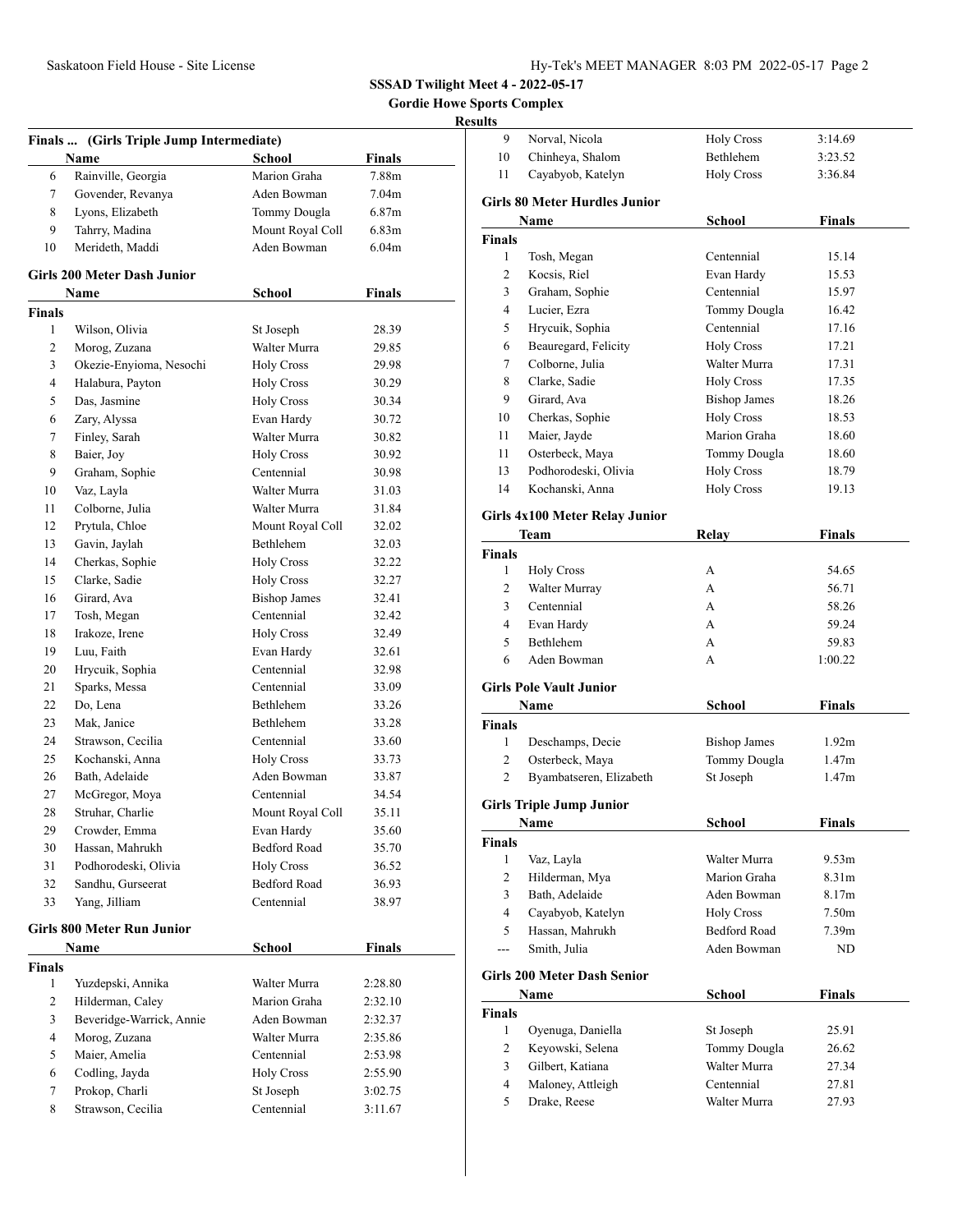**Gordie Howe Sports Complex**

### **Results**

| Finals  (Girls 200 Meter Dash Senior) |                                      |                     |               |  |
|---------------------------------------|--------------------------------------|---------------------|---------------|--|
|                                       | Name                                 | School              | Finals        |  |
| 6                                     | Attah, Alliyah                       | Tommy Dougla        | 28.46         |  |
| 7                                     | Pekush, Emerson                      | Centennial          | 29.21         |  |
| 8                                     | Bilton, Shea                         | Marion Graha        | 30.00         |  |
| 9                                     | Tosh, Erin                           | Walter Murra        | 30.06         |  |
| 10                                    | Leschynshyn, Kate                    | Aden Bowman         | 30.60         |  |
| 11                                    | Chaya, Rumbi                         | St Joseph           | 30.70         |  |
| 12                                    | Peace, Abby                          | Centennial          | 30.82         |  |
| 13                                    | Alawonde, Wura                       | <b>Holy Cross</b>   | 31.14         |  |
| 14                                    | Rattanavong, Kiera                   | <b>Holy Cross</b>   | 31.45         |  |
| 15                                    | McKinnon, Mya                        | Centennial          | 31.62         |  |
| 16                                    | Jokino, Asina                        | ED Feehan           | 31.76         |  |
| 17                                    | Kohlman, Quin                        | Centennial          | 32.63         |  |
| 17                                    | Junusmin, Didi                       | Marion Graha        | 32.63         |  |
| 19                                    | Kuntz, Sydnee                        | Centennial          | 32.97         |  |
| 20                                    | Stone, Denyse                        | Bethlehem           | 33.14         |  |
| 21                                    | Allcock, Emily                       | <b>Bedford Road</b> | 34.30         |  |
| 22                                    | Oyetuga, Ayo                         | <b>Holy Cross</b>   | 34.92         |  |
| 23                                    | Wang, Julia                          | Centennial          | 38.42         |  |
| 24                                    | Ojha, Bibhuti                        | Walter Murra        | 45.21         |  |
|                                       |                                      |                     |               |  |
|                                       | <b>Girls 800 Meter Run Senior</b>    |                     |               |  |
|                                       | Name                                 | <b>School</b>       | Finals        |  |
| Finals                                |                                      |                     |               |  |
| 1                                     | Lewans, Alexis                       | <b>Holy Cross</b>   | 2:21.39       |  |
| 2                                     | Golden, Mayah                        | <b>Holy Cross</b>   | 2:31.83       |  |
| 3                                     | Loeppky, Mieka                       | Centennial          | 2:42.48       |  |
| 4                                     | Crump, Josie                         | St Joseph           | 2:42.59       |  |
| 5                                     | Hirschfeld, Megan                    | Aden Bowman         | 2:43.33       |  |
| 6                                     | Peace, Abby                          | Centennial          | 2:43.60       |  |
| 7                                     | Tanjusay, Adrianne                   | Tommy Dougla        | 2:43.83       |  |
| 8                                     | Morelli, Martine                     | Aden Bowman         | 2:44.61       |  |
| 9                                     | Hassanpour, Fatimah                  | Walter Murra        | 2:52.90       |  |
| 10                                    | Jones, Ali                           | Walter Murra        | 2:55.18       |  |
| 11                                    | Lu, Mellissa                         | Walter Murra        | 2:55.28       |  |
| 12                                    | Friesen, Thea                        | Tommy Dougla        | 2:56.73       |  |
| 13                                    | Renz, Vanessa                        | St Joseph           | 2:57.71       |  |
| 14                                    | Kuntz, Sydnee                        | Centennial          | 3:01.43       |  |
| 15                                    | Lendvay, Lauren                      | St Joseph           | 3:01.72       |  |
| 16                                    | Krushelniski, Camryn                 | Walter Murra        | 3:05.14       |  |
| 17                                    | Laprise, Ally                        | <b>Holy Cross</b>   | 3:52.14       |  |
| 18                                    | Liu, Erica                           | Centennial          | 4:11.27       |  |
|                                       | <b>Girls 80 Meter Hurdles Senior</b> |                     |               |  |
|                                       | Name                                 | <b>School</b>       | <b>Finals</b> |  |
| Finals                                |                                      |                     |               |  |
| 1                                     | Dziadyk, Kendyl                      | <b>Holy Cross</b>   | 12.66         |  |
| $\overline{c}$                        | Tosh, Erin                           | Walter Murra        | 14.53         |  |
| 3                                     | Kozak, Karys                         | <b>Bishop James</b> | 14.84         |  |
| 4                                     | Bedier, Madison                      | Bethlehem           | 15.27         |  |
| 5                                     | Kohlman, Quin                        | Centennial          | 17.63         |  |
| 6                                     | Abiodua-Ayeni, Molayo                | <b>Holy Cross</b>   | 17.95         |  |
| 7                                     | Allcock, Emily                       | <b>Bedford Road</b> | 18.98         |  |
| ---                                   | Clark, Ainsley                       | St Joseph           | DQ            |  |
|                                       |                                      |                     |               |  |

| Girls 4x100 Meter Relay Senior |                                         |                     |                   |  |
|--------------------------------|-----------------------------------------|---------------------|-------------------|--|
|                                | Team                                    | Relay               | Finals            |  |
| <b>Finals</b>                  |                                         |                     |                   |  |
| 1                              | St Joseph                               | А                   | 50.94             |  |
| 2                              | Centennial                              | A                   | 53.43             |  |
| 3                              | Aden Bowman                             | A                   | 53.49             |  |
| 4                              | <b>Tommy Douglas</b>                    | A                   | 54.20             |  |
| 5                              | Walter Murray                           | A                   | 54.55             |  |
| 6                              | <b>Bishop James Mahoney</b>             | A                   | 54.74             |  |
| 7                              | <b>Holy Cross</b>                       | A                   | 58.72             |  |
| 8                              | Bethlehem                               | А                   | 1:00.21           |  |
|                                | <b>Girls Pole Vault Senior</b>          |                     |                   |  |
|                                | Name                                    | School              | Finals            |  |
| <b>Finals</b>                  |                                         |                     |                   |  |
| 1                              | Stone, Kiara                            | St Joseph           | J2.37m            |  |
| 2                              | Thompson, Natalie                       | Centennial          | J2.37m            |  |
| 3                              | Kozak, Karys                            | <b>Bishop James</b> | J1.92m            |  |
| 4                              | Kaylar, Nadia                           | Marion Graha        | J1.92m            |  |
| 5                              | Bryce, Kiah                             | Unattached          | J1.77m            |  |
| 5                              | Tosh, Erin                              | Walter Murra        | J1.77m            |  |
| 7                              | Tanjusay, Adrianne                      | Tommy Dougla        | J1.77m            |  |
| 8                              | Galbraith, Ariana                       | Evan Hardy          | 1.62m             |  |
| 9                              | Gerwing, Jenna                          | St Joseph           | J1.47m            |  |
| 10                             | Allcock, Emily                          | <b>Bedford Road</b> | J1.47m            |  |
| 10                             | Heggstrom, Hannah                       | Tommy Dougla        | J1.47m            |  |
|                                |                                         |                     |                   |  |
|                                | <b>Girls Triple Jump Senior</b>         |                     |                   |  |
|                                | Name                                    | School              | <b>Finals</b>     |  |
| Finals                         |                                         |                     |                   |  |
| 1                              | Seabrook, Josie                         | St Joseph           | 9.89m             |  |
| 2                              | Kaylar, Nadia                           | Marion Graha        | 9.44m             |  |
| 3                              | Gerwing, Jenna                          | St Joseph           | 8.82m             |  |
| 4                              | Junusmin, Didi                          | Marion Graha        | 8.73m             |  |
| 5                              | Baerwald, Ella                          | <b>Holy Cross</b>   | 8.57m             |  |
| 6                              | Allcock, Emily                          | Bedford Road        | 8.20m             |  |
| 7                              | Renneberg, Ashlyn                       | St Joseph           | 7.90m             |  |
| 8                              | Tanjusay, Adrianne                      | Tommy Dougla        | 7.83m             |  |
| 9                              | Pekush, Emerson                         | Centennial          | 7.71 <sub>m</sub> |  |
| 10                             | Wang, Julia                             | Centennial          | 6.94 <sub>m</sub> |  |
| 11                             | Jokino, Asina                           | ED Feehan           | 6.88m             |  |
| ---                            | Ojha, Bibhuti                           | Walter Murra        | ND                |  |
|                                | <b>Boys 200 Meter Dash Intermediate</b> |                     |                   |  |
|                                | Name                                    | <b>School</b>       | <b>Finals</b>     |  |
| Finals                         |                                         |                     |                   |  |
| 1                              | King, Jackson                           | Marion Graha        | 25.66             |  |
| 2                              | Schambler, Luke                         | Aden Bowman         | 25.72             |  |
| 3                              | Irwin, Niklos                           | <b>Bishop James</b> | 26.07             |  |
| 4                              | Meyers, Matty                           | St Joseph           | 26.25             |  |
| 5                              |                                         |                     |                   |  |
|                                | Olaopa, Daniel                          | St Joseph           | 26.35             |  |
| 6                              | Gresty, Rowen                           | St Joseph           | 26.47             |  |
| 7                              | Meyers, Luca                            | St Joseph           | 26.53             |  |
| 8                              | Attah, Enemalie                         | Tommy Dougla        | 26.60             |  |
| 9                              | Wardell, Samuel                         | Walter Murra        | 26.77             |  |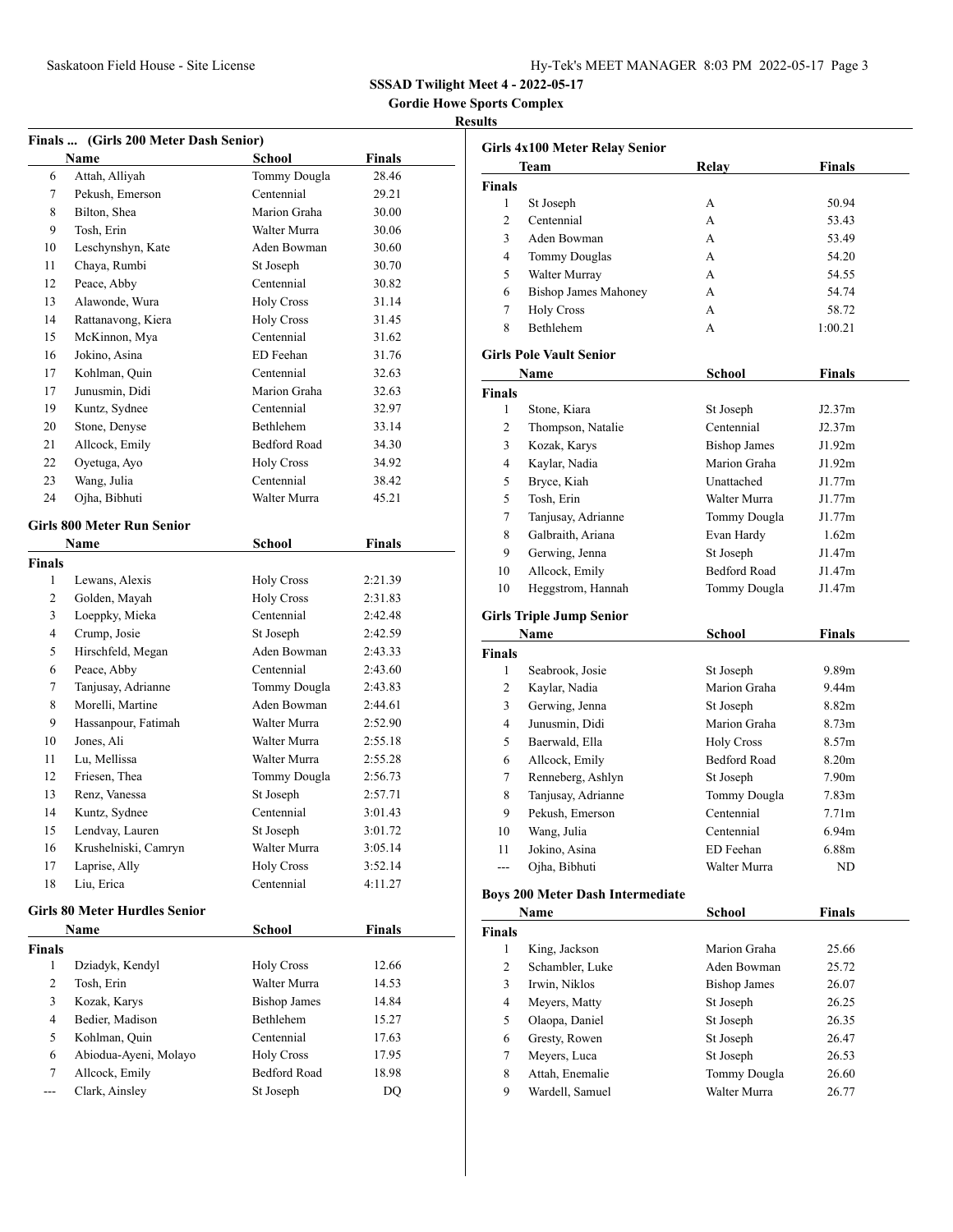**Gordie Howe Sports Complex**

### **Results**

|    | Finals  (Boys 200 Meter Dash Intermediate) |                     |        |
|----|--------------------------------------------|---------------------|--------|
|    | Name                                       | <b>School</b>       | Finals |
| 10 | Lam. Mason                                 | Centennial          | 26.88  |
| 11 | Rodriguez, Guillermo                       | <b>Bedford Road</b> | 26.92  |
| 12 | Fraser, Graydon                            | Evan Hardy          | 26.96  |
| 13 | George, Winston                            | Walter Murra        | 27.19  |
| 14 | Tabien, Daniel                             | <b>Holy Cross</b>   | 27.21  |
| 15 | Quilapio, Prince                           | ED Feehan           | 27.59  |
| 16 | Prange, Liam                               | Walter Murra        | 27.71  |
| 17 | Horbach, Teegan                            | <b>Holy Cross</b>   | 27.86  |
| 18 | Obamwanyi, Derek                           | St Joseph           | 27.96  |
| 19 | Ramos, Ri                                  | <b>Bedford Road</b> | 28.09  |
| 20 | Yaghman, Ali                               | Mount Royal Coll    | 28.21  |
| 21 | Bandet, Kynyn                              | <b>Bishop James</b> | 28.27  |
| 22 | Bennett, Luke                              | <b>Bedford Road</b> | 28.65  |
| 23 | Marshall, Luke                             | <b>Bishop James</b> | 28.86  |
| 24 | Li, Angus                                  | Walter Murra        | 28.88  |
| 24 | Adeleke, Justus                            | St Joseph           | 28.88  |
| 26 | Bean, Fabian                               | Walter Murra        | 29.19  |
| 26 | Penner, Landen                             | <b>Bethlehem</b>    | 29.19  |
| 28 | McCumber, Bennett                          | Walter Murra        | 29.33  |
| 29 | Wotherspoon, Maxx                          | Marion Graha        | 29.55  |
| 30 | Clark, Hayden                              | St Joseph           | 29.67  |
| 31 | Akinremi, Feranmi                          | Walter Murra        | 30.00  |
| 32 | Gill, Arman                                | <b>Bedford Road</b> | 30.06  |
| 33 | Stroeder, Kevin                            | <b>Holy Cross</b>   | 30.12  |
| 34 | Slauenwhite, Cohen                         | Walter Murra        | 30.26  |
| 35 | Gallenero, Marcus                          | Marion Graha        | 30.41  |
| 36 | Karlben, De Felipe                         | ED Feehan           | 30.45  |
| 37 | Otuyelu, Pelumi                            | St Joseph           | 30.49  |
| 38 | Klein, Anakin                              | Walter Murra        | 30.73  |
| 39 | Awad, Belal                                | Mount Royal Coll    | 30.92  |
| 40 | Heiser, Zach                               | ED Feehan           | 30.97  |
| 41 | Anonuevo, Adrian                           | <b>Bethlehem</b>    | 31.00  |
| 42 | Sirman, Payton                             | <b>Bethlehem</b>    | 31.94  |
| 43 | Smith, Miciah                              | ED Feehan           | 33.81  |
| 44 | Borowsky, Morgan                           | ED Feehan           | 34.98  |
|    |                                            |                     |        |

### **Boys 800 Meter Run Intermediate**

| Name          |                     | School              | <b>Finals</b> |  |
|---------------|---------------------|---------------------|---------------|--|
| <b>Finals</b> |                     |                     |               |  |
| 1             | Daba, Yerosen       | <b>Holy Cross</b>   | 2:13.91       |  |
| 2             | Trejo Monroy, Mateo | Aden Bowman         | 2:19.66       |  |
| 3             | Farthing, Graham    | Evan Hardy          | 2:19.74       |  |
| 4             | Irwin, Niklos       | <b>Bishop James</b> | 2:20.19       |  |
| 5             | Friesen, Bennett    | Walter Murra        | 2:20.31       |  |
| 6             | Olaopa, Daniel      | St Joseph           | 2:21.68       |  |
| 7             | Krushelniski, Cole  | Walter Murra        | 2:23.06       |  |
| 8             | Weldemika, Henok    | Bethlehem           | 2:25.81       |  |
| 9             | Dodge, Preston      | St Joseph           | 2:27.10       |  |
| 10            | Loshack, Eastan     | Aden Bowman         | 2:27.71       |  |
| 11            | McCumber, Bennett   | Walter Murra        | 2:27.90       |  |
| 12            | English, Alistair   | Walter Murra        | 2:28.35       |  |
| 13            | Walsworth, Rocky    | Walter Murra        | 2:38.21       |  |
| 14            | Gill, Arman         | Bedford Road        | 2:39.80       |  |
| 15            | Stewart, Gavin      | Centennial          | 2:41.94       |  |

| LS. |                   |                     |         |
|-----|-------------------|---------------------|---------|
| 16  | Nightingale, Luke | <b>Bishop James</b> | 2:42.22 |
| 17  | Dubiel, Landon    | Bethlehem           | 2:43.65 |
| 18  | Patel, Teerth     | Bedford Road        | 2:45.52 |
| 19  | Frank, Boden      | <b>Holy Cross</b>   | 2:47.29 |
| 20  | Lopez, Josh       | St Joseph           | 2:59.47 |
| 21  | Quilapio, Prince  | ED Feehan           | 3:02.06 |
| 22  | Otuyelu, Pelumi   | St Joseph           | 3:22.59 |

### **Boys 80 Meter Hurdles Intermediate**

|               | Name                 | <b>School</b>       | <b>Finals</b> |  |
|---------------|----------------------|---------------------|---------------|--|
| <b>Finals</b> |                      |                     |               |  |
| 1             | Wardell, Samuel      | Walter Murra        | 12.91         |  |
| 2             | Reid, Dante          | Tommy Dougla        | 13.26         |  |
| 3             | Li, Angus            | Walter Murra        | 13.90         |  |
| 4             | Dueck, Jeremy        | <b>Bishop James</b> | 14.06         |  |
| 5             | Penner, Landen       | <b>Bethlehem</b>    | 14.77         |  |
| 6             | Akinremi, Feranmi    | Walter Murra        | 15.21         |  |
| 7             | Reyes, Karmelus      | <b>Bethlehem</b>    | 15.48         |  |
| 8             | Pitchko, Cody        | <b>Bethlehem</b>    | 15.59         |  |
| 9             | Prange, Liam         | Walter Murra        | 15.71         |  |
| 10            | Rodriguez, Guillermo | <b>Bedford Road</b> | 16.12         |  |
| 11            | Obamwanyi, Derek     | St Joseph           | 17.07         |  |
| 12            | Otuyelu, Pelumi      | St Joseph           | 17.52         |  |

### **Boys 4x100 Meter Relay Intermediate**

|                | <b>Team</b>                          | Relay               | <b>Finals</b>     |
|----------------|--------------------------------------|---------------------|-------------------|
| <b>Finals</b>  |                                      |                     |                   |
| 1              | <b>Bethlehem</b>                     | A                   | 47.10             |
| 2              | <b>Holy Cross</b>                    | A                   | 50.28             |
| 3              | Saskatoon Christian                  | A                   | 50.57             |
| $\overline{4}$ | Walter Murray                        | A                   | 51.78             |
| 5              | <b>Bedford Road</b>                  | A                   | 52.09             |
| 6              | ED Feehan                            | A                   | 53.95             |
| 7              | Aden Bowman                          | A                   | 54.05             |
|                | <b>Boys Pole Vault Intermediate</b>  |                     |                   |
|                | Name                                 | School              | <b>Finals</b>     |
| <b>Finals</b>  |                                      |                     |                   |
| 1              | Adeleke, Justus                      | St Joseph           | J2.10m            |
| 2              | Sembalerus, Takis                    | Walter Murra        | J2.10m            |
| 3              | Cawood, Owen                         | Tommy Dougla        | J1.90m            |
| 4              | Dueck, Jeremy                        | <b>Bishop James</b> | J1.90m            |
| 5              | Chowdhury, Argho                     | Centennial          | 1.70 <sub>m</sub> |
|                | <b>Boys Triple Jump Intermediate</b> |                     |                   |
|                | Name                                 | <b>School</b>       | <b>Finals</b>     |
| <b>Finals</b>  |                                      |                     |                   |
| 1              | Vander Kooi, Nolan                   | Saskatoon Ch        | 10.73m            |
| 2              | Bergermann, Rylan                    | St Joseph           | 10.36m            |

|   | Mashange, Melsh  | Mount Royal Coll | 10.18m            |
|---|------------------|------------------|-------------------|
|   | Glines, Hudson   | Tommy Dougla     | 10.17m            |
|   | Gawryluk, Kyson  | Saskatoon Ch     | 9.97 <sub>m</sub> |
| 6 | Ewejobi, Raphael | St Joseph        | 9.87 <sub>m</sub> |
|   | Lam, Mason       | Centennial       | 9.60 <sub>m</sub> |
| 8 | Yaghman, Ali     | Mount Royal Coll | 9.43 <sub>m</sub> |
| 9 | Heiser, Zach     | ED Feehan        | 8.78m             |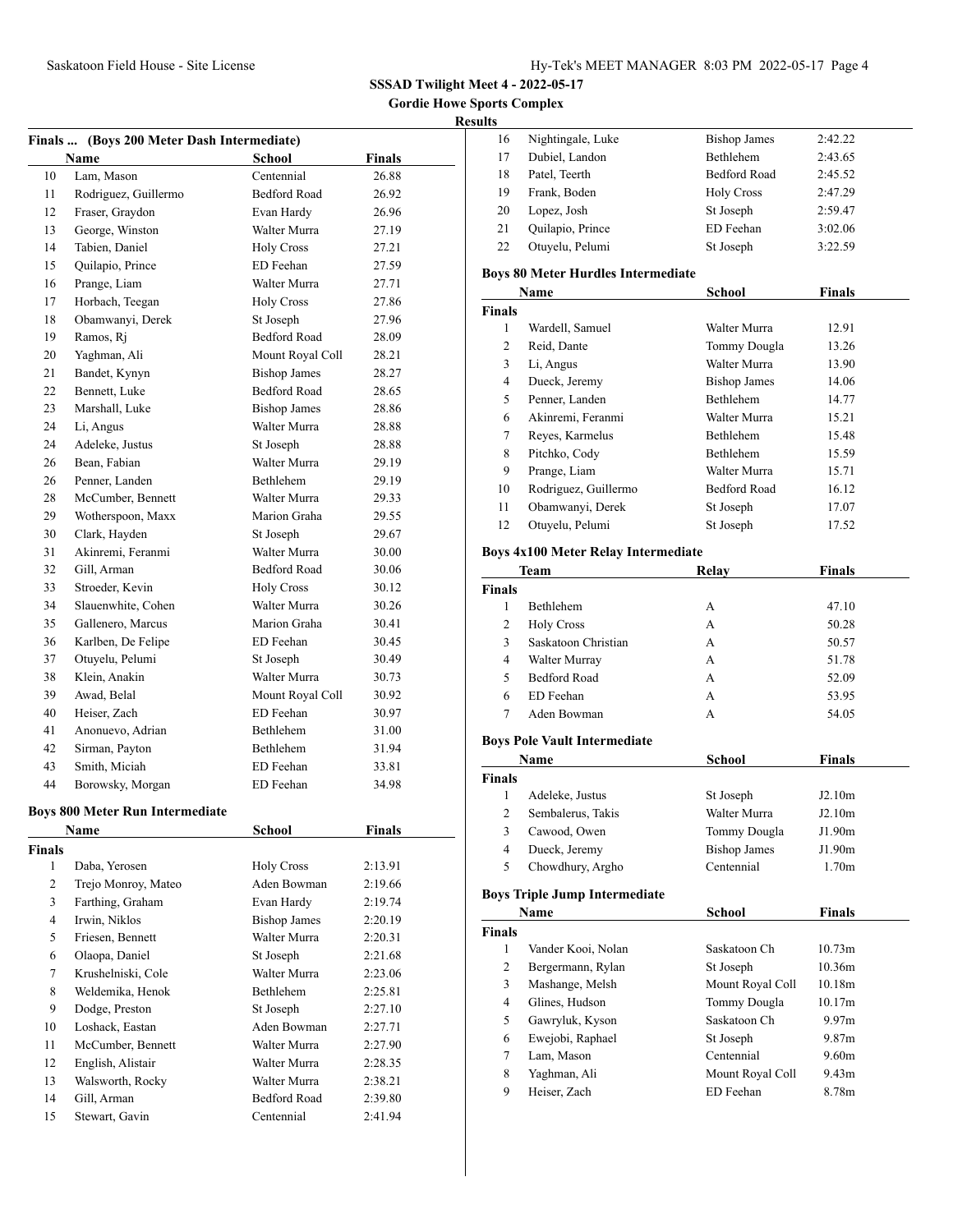**Gordie Howe Sports Complex**

# **Results**

| Finals  (Boys Triple Jump Intermediate) |                                       |                     |                    |  |
|-----------------------------------------|---------------------------------------|---------------------|--------------------|--|
|                                         | Name                                  | School              | <b>Finals</b>      |  |
| 10                                      | Baloch, Owais                         | <b>Bedford Road</b> | 8.71m              |  |
| 11                                      | Gallenero, Marcus                     | Marion Graha        | 7.52m              |  |
| 12                                      | Awad, Belal                           | Mount Royal Coll    | 7.36m              |  |
| 13                                      | Wotherspoon, Maxx                     | Marion Graha        | 7.00 <sub>m</sub>  |  |
| $---$                                   | Penner, Landen                        | Bethlehem           | ND                 |  |
|                                         | <b>Boys Discus Throw Intermediate</b> |                     |                    |  |
|                                         | Name                                  | <b>School</b>       | <b>Finals</b>      |  |
| <b>Finals</b>                           |                                       |                     |                    |  |
| 1                                       | Bergermann, Rylan                     | St Joseph           | 31.80m             |  |
| 2                                       | Patel, Teerth                         | <b>Bedford Road</b> | 30.61m             |  |
| 3                                       | Higgs, Kalob                          | Evan Hardy          | 29.97m             |  |
| 4                                       | Lukan, Dominic                        | Evan Hardy          | 25.22m             |  |
| 5                                       | Rorick, Jordan                        | Bethlehem           | 25.20m             |  |
| 6                                       | Granger, Simon                        | <b>Holy Cross</b>   | 24.22m             |  |
| 7                                       | Ramos, Rj                             | <b>Bedford Road</b> | 24.02m             |  |
| 8                                       | Creighton, Greyson                    | Centennial          | 23.91m             |  |
| 9                                       | Penner, Landen                        | <b>Bethlehem</b>    | 23.27m             |  |
| 10                                      | Yaghman, Ali                          | Mount Royal Coll    | 22.61m             |  |
| 11                                      | Ewejobi, Raphael                      | St Joseph           | 22.60m             |  |
| 12                                      | Cook, Nicholas                        | <b>Bishop James</b> | 22.37m             |  |
| 13                                      | Conley, Max                           | Bethlehem           | 22.12m             |  |
| 14                                      | Sokalofsky, Troy                      | Tommy Dougla        | 21.97m             |  |
| 15                                      | Sembalerus, Takis                     | Walter Murra        | 17.70m             |  |
| 16                                      | Gorniak, Jonah                        | Centennial          | 17.40m             |  |
| 17                                      | Daviduke, Rylan                       | Marion Graha        | 17.17 <sub>m</sub> |  |
| 18                                      | Heiser, Zach                          | ED Feehan           | 15.89m             |  |
| 19                                      | Chowdhury, Argho                      | Centennial          | 13.52m             |  |
|                                         | <b>Boys 200 Meter Dash Junior</b>     |                     |                    |  |
|                                         | Name                                  | <b>School</b>       | <b>Finals</b>      |  |
| <b>Finals</b>                           |                                       |                     |                    |  |
| 1                                       | Tetrault, Michael                     | Marion Graha        | 24.05              |  |
| 2                                       | Arcamo, Ace                           | <b>Holy Cross</b>   | 24.86              |  |
| 3                                       | Eager, Owen                           | Walter Murra        | 25.08              |  |
| $\overline{4}$                          | Wagner, Seth                          | St Joseph           | 25.12              |  |
| 5                                       | Coquet, Talon                         | <b>Holy Cross</b>   | 25.34              |  |
| 6                                       | Newton, Christian                     | Bethlehem           | 25.58              |  |
| 7                                       | Lockert, Aidan                        | St Joseph           | 25.74              |  |
| 8                                       | Oyedeji, Femi                         | Walter Murra        | 26.60              |  |
| 9                                       | Obamwanyi, Churchill                  | St Joseph           | 26.85              |  |
| 10                                      | Nickel, Sam                           | <b>Holy Cross</b>   | 27.02              |  |
| 11                                      | Hazelwanter, Gunnar                   | Evan Hardy          | 27.13              |  |
| 12                                      | Olfert, Treydon                       | Centennial          | 27.22              |  |
| 13                                      | Hamilton, Ryan                        | Centennial          | 27.23              |  |
| 14                                      | Pekush, Harrison                      | Centennial          | 27.33              |  |
| 15                                      | Howell Bourner, Noah                  | <b>Holy Cross</b>   | 27.42              |  |
| 16                                      | Forbister, Jason                      | Bedford Road        | 27.62              |  |
| 17                                      | Lewendon, Hunter                      | Marion Graha        | 27.85              |  |
| 18                                      | Lark, Ethan                           | Centennial          | 28.07              |  |
| 19                                      | Birones, Gabe                         | Mount Royal Coll    | 28.30              |  |
| 20                                      | Hector, Kathir                        | St Joseph           | 28.46              |  |
| 21                                      | Hendry, Grayson                       | <b>Bedford Road</b> | 28.95              |  |
| 22                                      | Morin, Alize                          | Mount Royal Coll    | 29.39              |  |

| 23                                   | Chamberlin, Liam                 | Walter Murra        | 30.04   |  |
|--------------------------------------|----------------------------------|---------------------|---------|--|
| 23                                   | Rooney, Logan                    | Bethlehem           | 30.04   |  |
| 25                                   | Bassey, Richard                  | St Joseph           | 30.05   |  |
| 26                                   | Wagner, Noah                     | Mount Royal Coll    | 30.13   |  |
| 27                                   | Govender, Kaelin                 | Aden Bowman         | 30.71   |  |
| 28                                   | Awad, Amjad                      | Mount Royal Coll    | 30.98   |  |
|                                      | <b>Boys 800 Meter Run Junior</b> |                     |         |  |
|                                      | Name                             | School              | Finals  |  |
| <b>Finals</b>                        |                                  |                     |         |  |
| 1                                    | Hussey, Michael                  | Walter Murra        | 2:04.29 |  |
| $\overline{c}$                       | Zoymar, Rayane                   | Walter Murra        | 2:15.96 |  |
| 3                                    | McKague, Liam                    | Walter Murra        | 2:18.77 |  |
| 4                                    | Sawchyn, William                 | Walter Murra        | 2:19.04 |  |
| 5                                    | Andrew, Sam                      | <b>Holy Cross</b>   | 2:19.23 |  |
| 5                                    | Young, Matthew                   | Evan Hardy          | 2:19.23 |  |
| $\overline{7}$                       | Sukut, Jesse                     | Walter Murra        | 2:20.60 |  |
| 8                                    | Gust, Rhett                      | Bethlehem           | 2:23.99 |  |
| 9                                    | Nickel, Sam                      | <b>Holy Cross</b>   | 2:26.34 |  |
| 10                                   | Arcamo, Ace                      | <b>Holy Cross</b>   | 2:32.10 |  |
| 11                                   | Rochefort, Ashton                | <b>Bethlehem</b>    | 2:32.82 |  |
| 12                                   | Glenister, Brannon               | Marion Graha        | 2:33.69 |  |
| 13                                   | Block, Ezra                      | <b>Bedford Road</b> | 2:34.22 |  |
| 14                                   | Wong, Lorrand                    | <b>Holy Cross</b>   | 2:35.37 |  |
| 15                                   | Howell Bourner, Noah             | <b>Holy Cross</b>   | 2:35.59 |  |
| 16                                   | Zhao, Elijah                     | Walter Murra        | 2:37.06 |  |
| 17                                   | Awad, Amjad                      | Mount Royal Coll    | 2:44.40 |  |
| 18                                   | Avci, Devin                      | <b>Holy Cross</b>   | 2:47.32 |  |
| 19                                   | Wagner, Noah                     | Mount Royal Coll    | 2:52.23 |  |
| 20                                   | Gregory, Matthew                 | Tommy Dougla        | 3:09.96 |  |
| 21                                   | O'Connor, Mark                   | <b>Holy Cross</b>   | 3:23.33 |  |
| <b>Boys 100 Meter Hurdles Junior</b> |                                  |                     |         |  |

# **Boys 100 Meter Hurdles Junior**

| Name          |                      | School            | <b>Finals</b> |  |
|---------------|----------------------|-------------------|---------------|--|
| <b>Finals</b> |                      |                   |               |  |
| 1             | Kok, Logan           | <b>Holy Cross</b> | 14.81         |  |
| 2             | Tetrault, Michael    | Marion Graha      | 15.76         |  |
| 3             | Seabrook, Lucas      | St Joseph         | 15.77         |  |
| 4             | Ives, Dalen          | Evan Hardy        | 17.59         |  |
| 5             | Obamwanyi, Churchill | St Joseph         | 17.65         |  |
| 6             | O'Keefe, Gabe        | Centennial        | 17.86         |  |
| 7             | Pekush, Harrison     | Centennial        | 17.96         |  |
| 8             | Chamberlin, Liam     | Walter Murra      | 18.74         |  |
| 9             | Liu, Joah            | Walter Murra      | 20.54         |  |
| 10            | Hamilton, Ryan       | Centennial        | 20.59         |  |
| 11            | Shin, Jeesheong      | Walter Murra      | 20.95         |  |
| 12            | Imran, Muhammad      | Tommy Dougla      | 22.06         |  |
| 13            | Donbraye, Jesse      | St Joseph         | 23.30         |  |

# **Boys 4x100 Meter Relay Junior**

|               | Team              | Relay | <b>Finals</b> |  |
|---------------|-------------------|-------|---------------|--|
| <b>Finals</b> |                   |       |               |  |
|               | St Joseph         | А     | 46.52         |  |
| 2             | <b>Holy Cross</b> | А     | 46.98         |  |
| $\mathcal{R}$ | Aden Bowman       | А     | 47.53         |  |
| 4             | <b>Bethlehem</b>  | А     | 48.72         |  |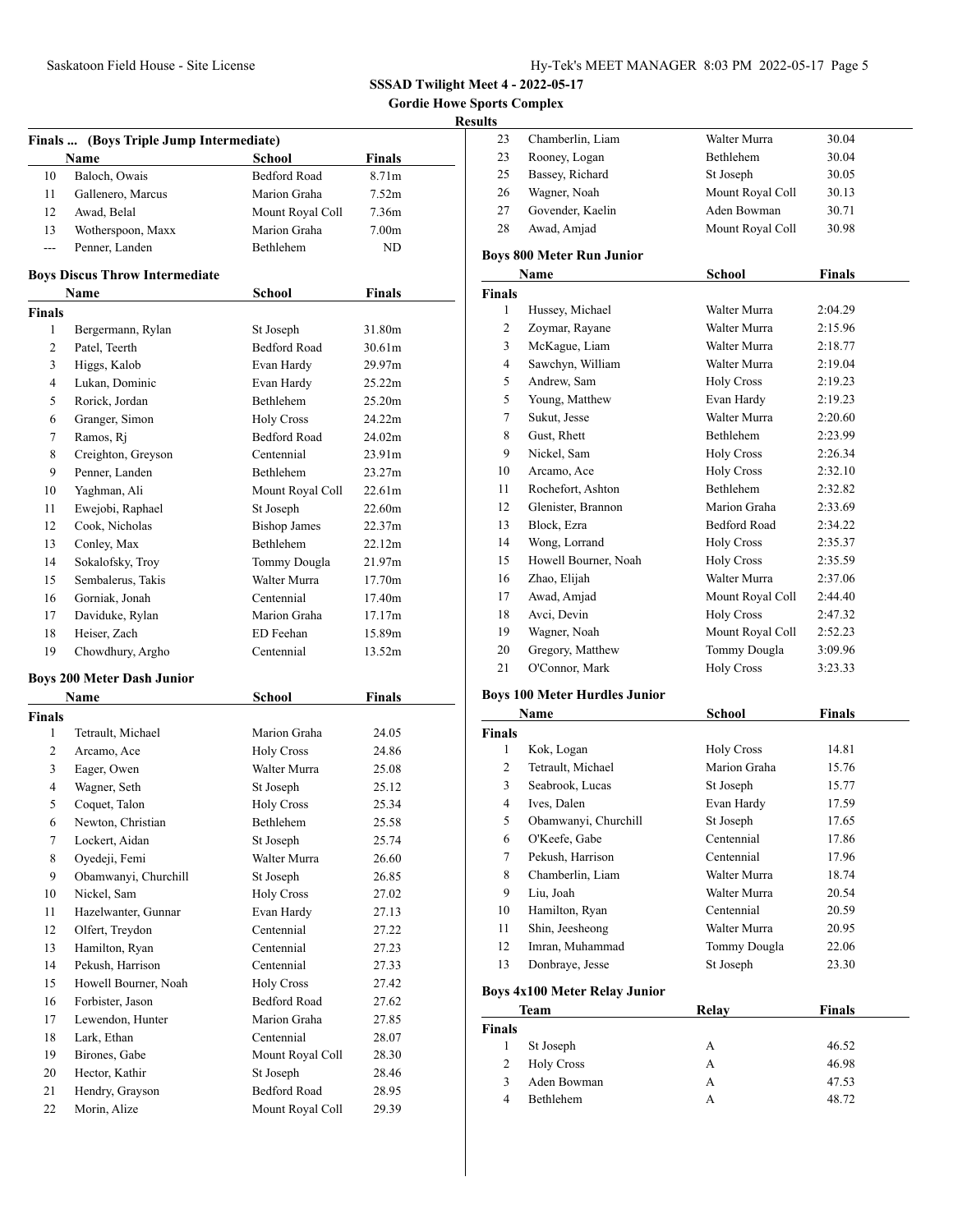**Gordie Howe Sports Complex**

### **Results**

|                | Finals  (Boys 4x100 Meter Relay Junior) |                     |                   |  |
|----------------|-----------------------------------------|---------------------|-------------------|--|
|                | Team                                    | Relay               | <b>Finals</b>     |  |
| 5              | Walter Murray                           | A                   | 50.20             |  |
| 6              | Centennial                              | A                   | 50.97             |  |
| 7              | Evan Hardy                              | A                   | 52.76             |  |
| 8              | <b>Tommy Douglas</b>                    | A                   | 52.97             |  |
| 9              | <b>Bedford Road</b>                     | А                   | 53.23             |  |
| 10             | Mount Royal Coll                        | А                   | 54.74             |  |
|                | <b>Boys Pole Vault Junior</b>           |                     |                   |  |
|                | Name                                    | <b>School</b>       | <b>Finals</b>     |  |
| Finals         |                                         |                     |                   |  |
| 1              | Sikora, Christopher                     | <b>Holy Cross</b>   | 2.10 <sub>m</sub> |  |
|                | Boys Triple Jump Junior                 |                     |                   |  |
|                | Name                                    | <b>School</b>       | <b>Finals</b>     |  |
| Finals         |                                         |                     |                   |  |
| 1              | Festus-Julian, Jared                    | <b>Bishop James</b> | 12.09m            |  |
| 2              | Seabrook, Lucas                         | St Joseph           | 10.73m            |  |
| 3              | O'Keefe, Gabe                           | Centennial          | 10.45m            |  |
| $\overline{4}$ | Nickel, Sam                             | <b>Holy Cross</b>   | 10.44m            |  |
| 5              | Lark, Ethan                             | Centennial          | 9.95m             |  |
| 6              | Hamilton, Ryan                          | Centennial          | 8.56m             |  |
|                |                                         |                     |                   |  |
|                | <b>Boys Discus Throw Junior</b>         |                     |                   |  |
|                | Name                                    | <b>School</b>       | <b>Finals</b>     |  |
| Finals         |                                         |                     |                   |  |
| 1              | Jamieson, Ted                           | Aden Bowman         | 27.70m            |  |
| $\mathbf{2}$   | Sikora, Christopher                     | <b>Holy Cross</b>   | 24.67m            |  |
| 3              | Toledo, Jhello                          | <b>Bedford Road</b> | 22.53m            |  |
| 3              | Sommacal, Noah                          | St Joseph           | J21.70m           |  |
| $\overline{4}$ | O'Connor, Mark                          | <b>Holy Cross</b>   | J21.70m           |  |
| 6              | Lockert, Aidan                          | St Joseph           | 20.91m            |  |
| 7              | Hendry, Kiefer                          | Bedford Road        | 20.80m            |  |
| 8              | Frey, Colby                             | <b>Holy Cross</b>   | 20.10m            |  |
| 9              | Obamwanyi, Churchill                    | St Joseph           | 19.92m            |  |
| 10             | Wagner, Noah                            | Mount Royal Coll    | 19.58m            |  |
| 11             | Nickolayou, Hutton                      | <b>Bishop James</b> | 17.84m            |  |
| 12             | Awad, Amjad                             | Mount Royal Coll    | 16.98m            |  |
| 13             | Wheeler, Seth                           | Aden Bowman         | 16.83m            |  |
| 14             | Forbister, Jason                        | Bedford Road        | 15.61m            |  |
|                | <b>Boys 200 Meter Dash Senior</b>       |                     |                   |  |
|                | Name                                    | School              | Finals            |  |
| Finals         |                                         |                     |                   |  |
| $\mathbf{1}$   | Powell, Geo                             | Aden Bowman         | 23.73             |  |
| $\overline{c}$ | Witt, Ashwin                            | Aden Bowman         | 24.15             |  |
| 3              | Fountain, Datiel                        | Walter Murra        | 24.57             |  |
| $\overline{4}$ | Ojeifo, Excel                           | Centennial          | 24.77             |  |
| 5              | Lafreniere, Matt                        | Centennial          | 25.02             |  |
| 6              | Couture, Paydon                         | Bethlehem           | 25.09             |  |
| 7              | McKerracher, Sean                       | St Joseph           | 25.17             |  |
| 8              | Cote-Williamson, Brendan                | Centennial          | 25.19             |  |
| 9              | Pringle, Kaiden                         | Evan Hardy          | 25.22             |  |
| 9              | Selinger, Gavin                         | <b>Holy Cross</b>   | 25.22             |  |
| 11             | Park, Jason                             | Walter Murra        | 25.44             |  |
|                |                                         |                     |                   |  |
|                |                                         |                     |                   |  |

| 12 | Schamber, Andrew    | Aden Bowman         | 25.49 |
|----|---------------------|---------------------|-------|
| 13 | Andrews, Marcus     | Centennial          | 25.68 |
| 14 | Shaw, Marcus        | ED Feehan           | 25.99 |
| 15 | Laing, Ethan        | <b>Holy Cross</b>   | 26.08 |
| 16 | Liu, Kevin          | Walter Murra        | 26.23 |
| 17 | Gresty, Kiefer      | St Joseph           | 26.35 |
| 18 | Saghir, Haris       | Aden Bowman         | 26.42 |
| 19 | Hardy, Ryder        | Marion Graha        | 26.45 |
| 20 | Gorniak, Jonathan   | Centennial          | 26.63 |
| 21 | Rose, Ge-Mario      | Centennial          | 26.81 |
| 22 | Thiemann, Lars      | ED Feehan           | 26.87 |
| 23 | Mela, Faidai        | St Joseph           | 26.90 |
| 24 | James-Caron, Damien | ED Feehan           | 26.92 |
| 25 | Walsworth, Maclain  | Walter Murra        | 27.01 |
| 26 | Tarasoff, Dominic   | Ecole Canadi        | 27.50 |
| 27 | Heckman, Hunter     | Walter Murra        | 27.51 |
| 28 | Saunders, Raheem    | ED Feehan           | 28.06 |
| 29 | Truong, Eric        | <b>Bedford Road</b> | 28.82 |
| 30 | Akalonu, Brian      | <b>Holy Cross</b>   | 29.09 |
| 31 | Logan, Rory         | <b>Bedford Road</b> | 29.10 |
| 32 | Hofer, Connor       | Bethlehem           | 29.25 |
| 33 | Portuguese, Jedrix  | Centennial          | 29.53 |
| 34 | Pisio, Luke         | ED Feehan           | 30.23 |
| 35 | Deng, Loch          | ED Feehan           | 30.86 |
|    |                     |                     |       |

# **Boys 800 Meter Run Senior**

| Name           |                                      | <b>School</b>       | <b>Finals</b> |
|----------------|--------------------------------------|---------------------|---------------|
| <b>Finals</b>  |                                      |                     |               |
| 1              | Johnston, Logan                      | Walter Murra        | 2:05.29       |
| $\overline{c}$ | Dosman, Nathanial                    | Aden Bowman         | 2:05.58       |
| 3              | Veeman, Luca                         | Walter Murra        | 2:10.72       |
| 4              | Cross Child, Jayvin                  | <b>Bishop James</b> | 2:11.22       |
| 5              | Cross Child, Kinley                  | <b>Bishop James</b> | 2:11.99       |
| 6              | Chan, Gilbert                        | Walter Murra        | 2:13.13       |
| 7              | Guest, Max                           | Walter Murra        | 2:18.59       |
| 8              | Beazley, Dylan                       | Walter Murra        | 2:19.21       |
| 9              | Horbach, Ty                          | <b>Holy Cross</b>   | 2:19.72       |
| 10             | Yuzdepski, Nicklas                   | Walter Murra        | 2:20.08       |
| 11             | Bargen, Micah                        | <b>Bedford Road</b> | 2:23.55       |
| 12             | Gresty, Kiefer                       | St Joseph           | 2:25.66       |
| 13             | Holzman, Jack                        | <b>Holy Cross</b>   | 2:28.06       |
| 14             | Granger, Nathan                      | <b>Holy Cross</b>   | 2:28.89       |
| 15             | Prince, Louis                        | Ecole Canadi        | 2:31.59       |
| 16             | Thiemann, Lars                       | ED Feehan           | 2:32.51       |
| 17             | Makaby, Abraham                      | <b>Holy Cross</b>   | 2:33.02       |
| 18             | Brophy, Nicholas                     | Walter Murra        | 2:45.76       |
| 19             | Akalonu, Brian                       | <b>Holy Cross</b>   | 2:55.40       |
| 20             | Shipley, Alex                        | Evan Hardy          | 2:59.15       |
| 21             | Hofer, Connor                        | <b>Bethlehem</b>    | 3:18.64       |
|                | <b>Boys 100 Meter Hurdles Senior</b> |                     |               |
|                | Name                                 | School              | <b>Finals</b> |

| Name          |                  | School            | Finals |  |
|---------------|------------------|-------------------|--------|--|
| <b>Finals</b> |                  |                   |        |  |
|               | Dimande, Tiago   | <b>Holy Cross</b> | 13.90  |  |
| 2             | Tam, Josh        | Aden Bowman       | 14.54  |  |
| 3             | Lafreniere, Matt | Centennial        | 15.26  |  |